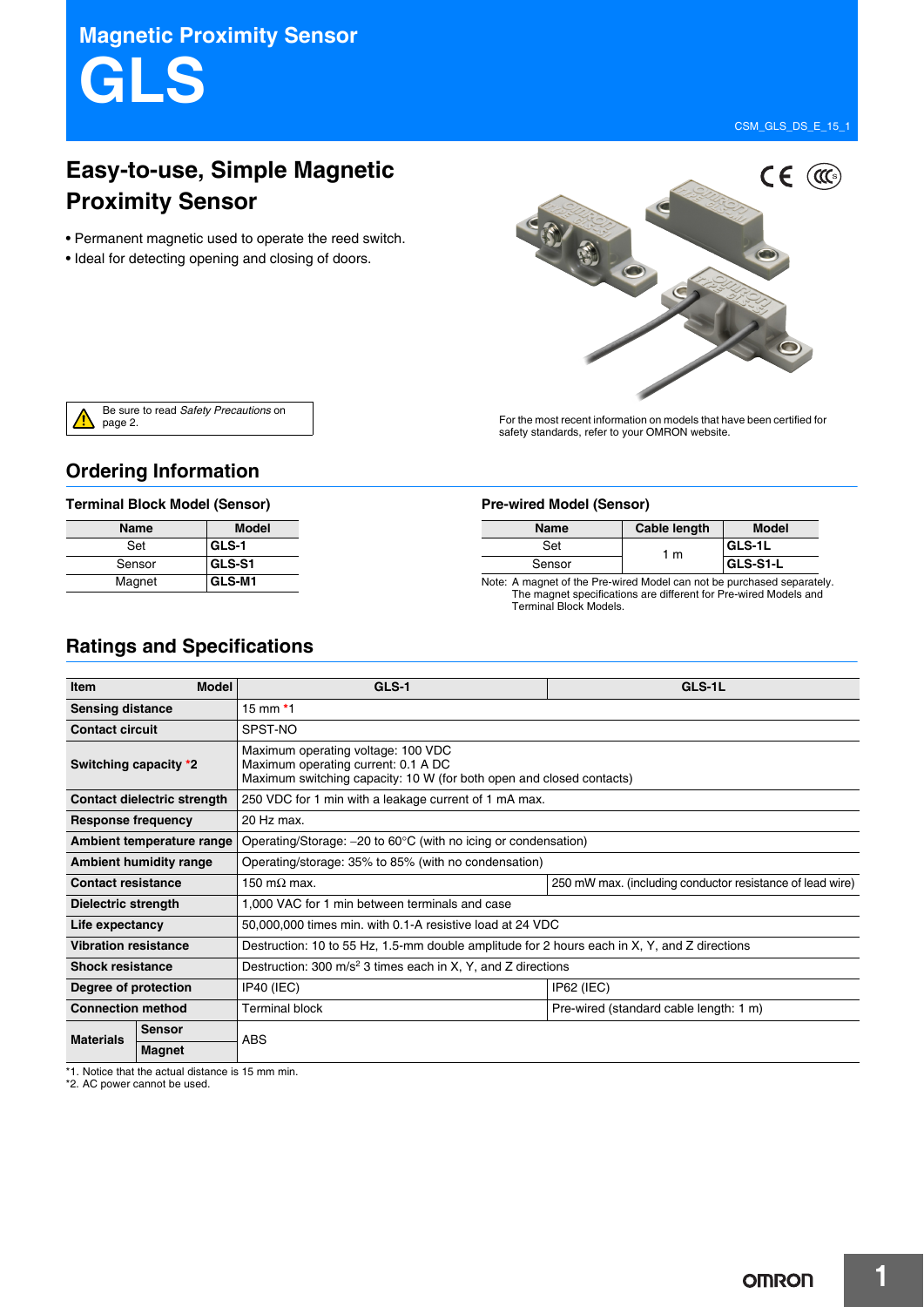## **Safety Precautions**

### **Refer to** *Warranty and Limitations of Liability***.**

#### **WARNING**

**This product is not designed or rated for ensuring safety of persons either directly or indirectly. Do not use it for such purposes.**



### **Precautions for Correct Use**

Do not use this product under ambient conditions that exceed the ratings.

#### ● **Design**

#### **Sensing area**



#### ● **Mounting**

#### **Mounting**

The characteristics of the GLS will change if the GLS is mounted to ferrous materials, such as a steel plate.

#### ● **Wiring**

#### **Internal Wiring Diagram**



### ● **Miscellaneous**

Do not impose excessive shock on the Sensor (e.g., dropping the Sensor from a height of 800 mm or more). Otherwise, the Sensor may malfunction (remain OFF).

Currents or voltage exceeding the switching capacity applied to the Sensor may also cause the Sensor to malfunction (remain ON).

: May turn ON/OFF multiple times during each pass

(Unit: mm)